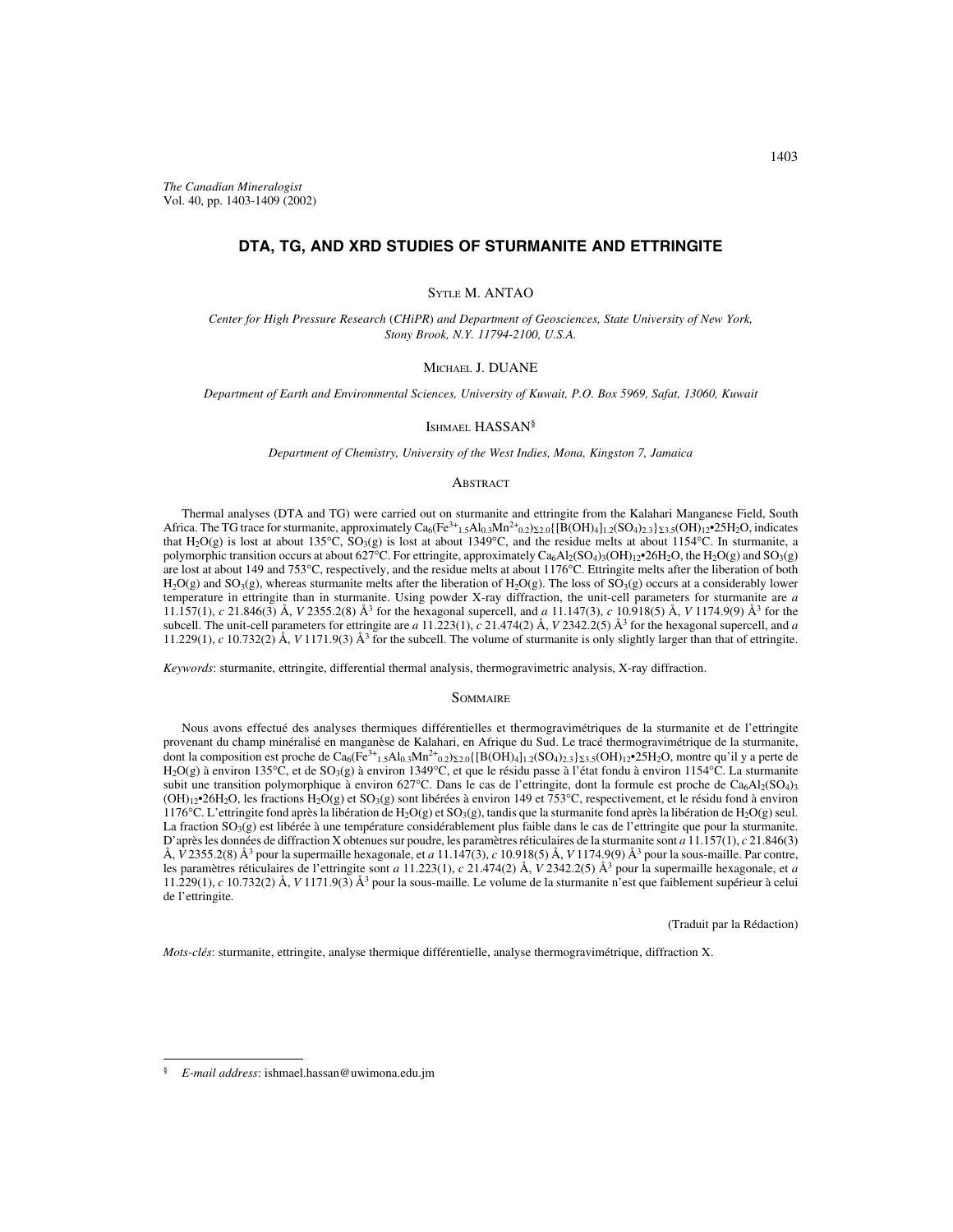### **INTRODUCTION**

Ettringite, approximately  $Ca_6Al_2(SO_4)_3(OH)_{12}$ 26H2O, is an important industrial mineral because of its formation as a product of hydration in Portland and super-sulfated cement, and its use as satin white as a coating material for paper (Moore & Taylor 1970). An exact chemical composition cannot be obtained for ettringite because the  $H_2O$  content is variable (McConnell & Murdoch 1962, Moore & Taylor 1970). Sturmanite, approximately  $Ca_6(Fe^{3+}{}_{1.5}Al_{0.3}Mn^{2+}{}_{0.2})_{2,0}$  {[B(OH)<sub>4</sub>]<sub>1.2</sub>  $(SO_4)_{2,3}$ <sub>2.3.5</sub> $(OH)_{12}$ •25H<sub>2</sub>O, is a ferric iron, boron-containing analogue of ettringite; an exact formula for sturmanite is tentative because of the ambiguity in the number of S and B atoms (Peacor *et al.* 1983). Other minerals in the ettringite group are bentorite  $[C_{46}Cr_2]$ (SO4)3(OH)12•26H2O, *a* 11.210(15), *c* 21.48(3) Å, space group  $P31c$ , and  $Z = 2$ : Gross 1980], jouravskite  $[Ca_6Mn_2\{(CO_3)_2(SO_4)_2\}_{\text{S4}}(OH)_12\bullet 24H_2O, a_11.06, c_2$ 10.50 Å, space group  $P6_3/m$ , and  $Z = 1$ : Gaudefroy & Permingeat 1965], and charlesite  $[Ca<sub>6</sub>(Al,Si)<sub>2</sub>(B(OH)<sub>4</sub>)$  $(SO_4)_2$ <sub>23</sub>(OH)<sub>12</sub>•26H<sub>2</sub>O, *a* 11.16(1), *c* 21.21(2) Å, space group *P*31*c*, and *Z* = 2: Dunn *et al.* 1983].

Thermal studies have been done on ettringite, but not on sturmanite (*e.g*., Hall *et al*. 1996, Zhou & Glasser 2001, Wieczorek-Ciurowa *et al*. 2001, Shimada & Young 2001). However, most of these studies pertain to synthetic ettringite and were done in the low-temperature region, <200°C. The chemical compositions of sturmanite and ettringite indicate that  $H_2O$  and  $SO_3$  are important volatile constituents that may be liberated on heating. This study was carried out to determine what chemical constituents are liberated on heating, to measure the temperature where changes take place, and to compare the results for ettringite and sturmanite, using differential thermal analyses (DTA) and thermogravimetric (TG) analyses to about 1450°C. Unit-cell parameters at room temperature, before heating, were also determined using powder X-ray diffraction (XRD).

#### BACKGROUND INFORMATION

The unit cell of ettringite is *a* 11.26, *c* 21.48 Å,  $Z =$ 2 for the supercell (Bannister *et al.* 1936). The space group for ettringite is *P*31*c*, and any apparent hexagonal symmetry was attributed to twinning or disorder (Moore & Taylor 1968, 1970, Courtois *et al*. 1968). Peacor *et al.* (1983) suggested that the space group for sturmanite is *P*31*c*, with unit-cell parameters *a* 11.16(3), *c* 21.79(9) Å for the supercell. They also suggested that the diffraction data for sturmanite are similar to those for the ettringite-group minerals in that sturmanite has a pronounced subcell having parameters  $A = a$  and  $C = c/$ 2, *i.e.*, all reflections having  $l = 2n +1$  are very weak, and extinctions are present for reflections  $hhl$ ,  $l = 2n +$ 1, which is consistent with a glide plane. Ettringite also has a similarly strong subcell to supercell relationship.

The crystal structure of ettringite was studied by several investigators (*e.g*., Bannister *et al.* 1936, Courtois *et al.* 1968, Moore & Taylor 1968, 1970). Taylor (1973) reviewed the crystal chemistry of the ettringite-group minerals. The ettringite structure consists of columns and channels that are parallel to the *c* axis (Fig. 1; Taylor 1973). The columns contain  $[Ca_6[A(OH)]_2]$  $24H_2O_1^{6+}$ , and the channels contain  $[(SO_4)_3 \cdot 2H_2O_1^{6-}$ , per half unit cell. Each of the columns contains a chain of polyhedra, including one of Al and three of Ca. The  $[A(OH)<sub>6</sub>]$ <sup>3-</sup> octahedra are linked together through three  $Ca<sup>2+</sup>$  ions, which are eightfold co-ordinated by four hydroxyl groups and four  $H_2O$  molecules. The  $[AI(OH)_6]^{3-}$ octahedron is further co-ordinated by H2O molecules. The  $Ca^{2+}$  polyhedra are trigonal prisms with the axis parallel to  $c$ . The Ca<sup>2+</sup> ion is eightfold coordinated by four  $H_2O$  molecules (labeled A and B, Fig. 1) and four OH groups. The A H<sub>2</sub>O molecule has nearly the same Z coordinate as the  $Ca^{2+}$  ion. Each of these prisms shares two edges with adjacent  $[A(OH)_6]^{3-}$  octahedra. Channels between the columns are occupied by  $H<sub>2</sub>O$  molecules and  $SO_4^2$ ,  $CO_3^2$ , or B(OH)<sub>4</sub> groups. For example, the  $SO_4^2$  ions occur on axes along the lines (⅓, ⅔, *z*) and (⅔, ⅓, *z*), in four positions. Statistically, three of these sites are occupied by three  $SO_4^2$  groups, and the fourth site by two  $H_2O$  molecules. A maximum of four anion groups can occupy these sites, with a corresponding reduction of the two  $H_2O$  molecules to zero. If the total number of anion groups is at the maximum number of four, then the number of  $H<sub>2</sub>O$  molecules is reduced from 26 to 24 in the formula unit. The repeat distance along a column is  $C = c/2 = 10.7$  Å, the prominent translation of the substructure, with the superstructure arising from ordering of anionic groups in the sites between the columns. The  $Ca^{2+}$  ions may be replaced by ions such as Pb<sup>2+</sup>, and the Al<sup>3+</sup> by Fe<sup>3+</sup>, Mn<sup>3+</sup>, Cr<sup>3+</sup>, *etc.* (Peacor *et al.* 1983, Wieczorek-Ciurowa *et al*. 2001).

Several thermal studies are available for synthetic ettringite, including some recent investigations (*e.g*., Hall *et al*. 1996, Zhou & Glasser 2001, Wieczorek-Ciurowa *et al*. 2001, Shimada & Young 2001). In a study of a synthetic ettringite using TG, XRD, and 27Al NMR, Shimada & Young (2001) heated ettringite at various temperatures up to 200°C for a period of up to 7 h. The structure maintains some long-range order until the coordination number of Ca changes to 5 by dehydration of 12 H2O molecules from the channels and columns with heat treatment at 70°C. After 7 hours at 70°C, the short-range order is disrupted, and ettringite becomes XRD-amorphous. Thereafter, the rest of the H2O molecules in the columns and bridging OH groups in the Ca polyhedra are removed, and the framework of the columns is destroyed. This step is accompanied by changes in the coordination number of Al from 6 to 4 (Shimada & Young 2001).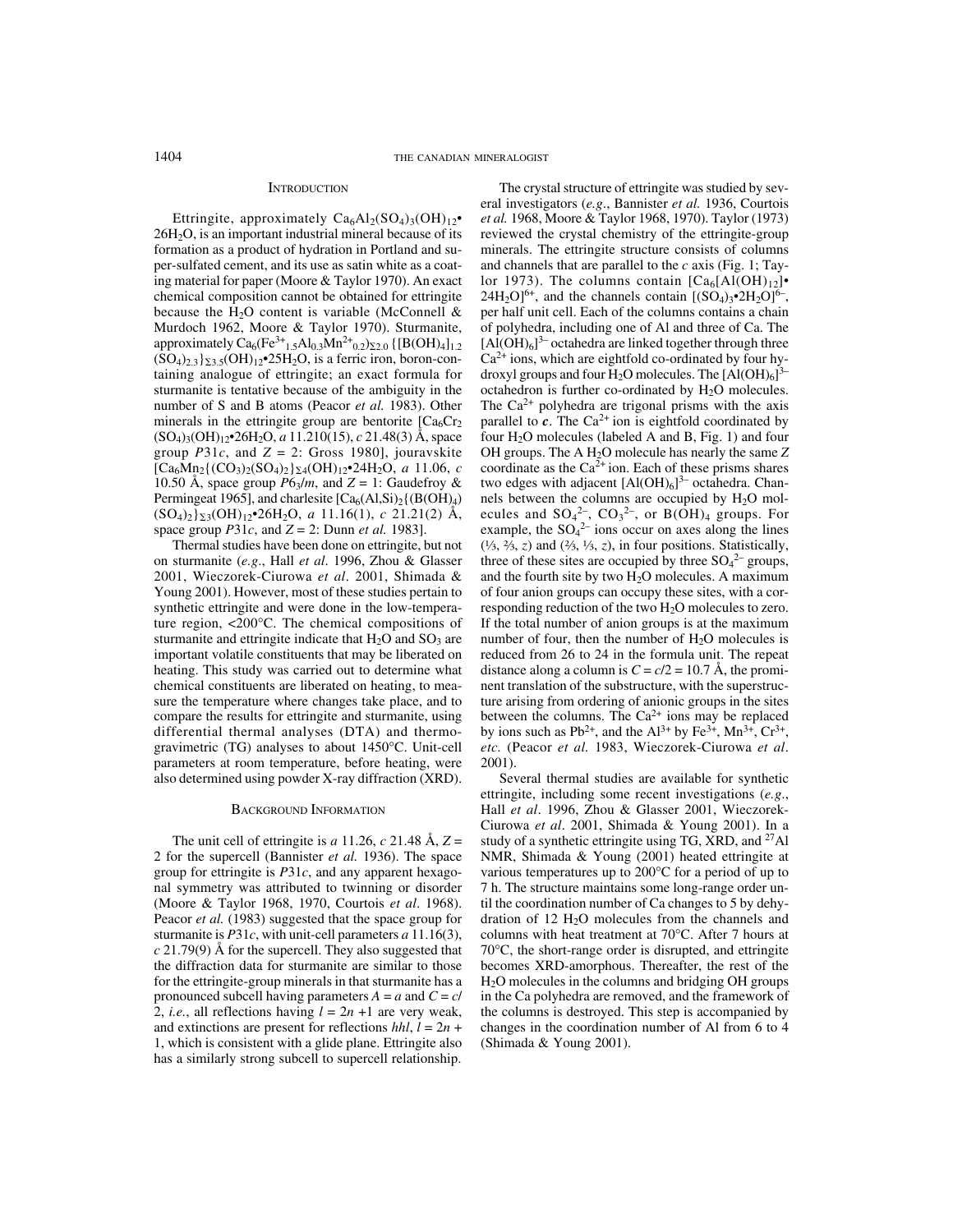### EXPERIMENTAL.

The samples used in this study are from the Kalahari Manganese Field, South Africa; ettringite is from the N'chwaning II mine, and sturmanite is from the Wessels mine. The samples were coarsely crushed, and pure crystals were handpicked under a binocular microscope. The pure crystals were then crushed to a powder using an agate mortar and pestle. Portions of the powder were used for DTA, TG, XRD, and electron-microprobe analyses.

A weighed amount of powdered sample was placed into an  $Al_2O_3$  crucible for thermal analyses. For sturmanite, a fully computerized, Netzsch STA 409 EP/ 3/D Simultaneous TG–DTA equipment was used. For ettringite, a Shimadzu Thermal System 50 (TG 50 and DTA 50) was used because the first equipment was in need of repairs. Sturmanite was heated at a constant rate of 5°C/min in a static air environment. Ettringite was heated at a rate of 10°C/min. in a dynamic air environment where the flow rate of air was 60 mL/min. Thermal data were analyzed using software programs supplied with the instruments. A detailed experimental procedure is given in Hassan (1996).

XRD data were obtained using a fully computerized Siemens D5000 Diffractometer. The XRD data were obtained with the diffractometer operating in the vertical position and in the  $\theta$ - $\theta$  operating mode. We used  $Ni$ -filtered Cu $K\alpha$  radiation in conjunction with a position-sensitive detector. Data were collected at room temperature for the 2 $\theta$  range of 6 to 110 $^{\circ}$ . A continuous scan was used with a step size of 0.015° and step time of 20.0 s. The unit-cell parameters were obtained by least-squares refinement using the program WIN-MET-RIC. The zero-shift of the diffractometer was determined by maximizing  $F_N$  (a figure-of-merit for all reflections) in the refinement procedure (de Wolff 1968).

The sturmanite sample was used up for thermal analyses. However, for ettringite, we used the available sample for chemical analysis using the electron microprobe (EMP), and for additional XRD runs after heating the sample to 260°C, and then quenching the sample to room temperature. At 260°C, the thermal analyses indicated that all the  $H_2O$  molecules were liberated.

The chemical analysis for ettringite was done using a Cameca Camebax electron microprobe using the operating program MBX (copyright by Carl Henderson, University of Michigan) and the correction was done using Cameca's PAP program. The analytical conditions were 15 kV and 9.2 nA beam current. Natural minerals were used as standards: microcline ( $SiK\alpha$ ,  $KK\alpha$ ), albite (Na $K\alpha$ ), forsterite (Mg $K\alpha$ ), "apatite" (P $K\alpha$ ), anorthite (Al $K\alpha$ , Ca $K\alpha$ ), and gypsum (S $K\alpha$ ). The oxide weight



FIG. 1. The general features of the structure of ettringite. (a) Projection along [001] showing the polygons C that represents the columns of  $[Ca_3A I(OH)_6 \cdot 12H_2O]^{3+}$ , and the triangles S that represents the SO<sub>4</sub><sup>2-</sup> ions and H<sub>2</sub>O molecules in the channels. (b) Part of a column projected on (110). The A and B circles represent H2O molecules, but those attached to the Ca ions lying in the central vertical line of the figure are omitted, as are all the H atoms (from Taylor 1973).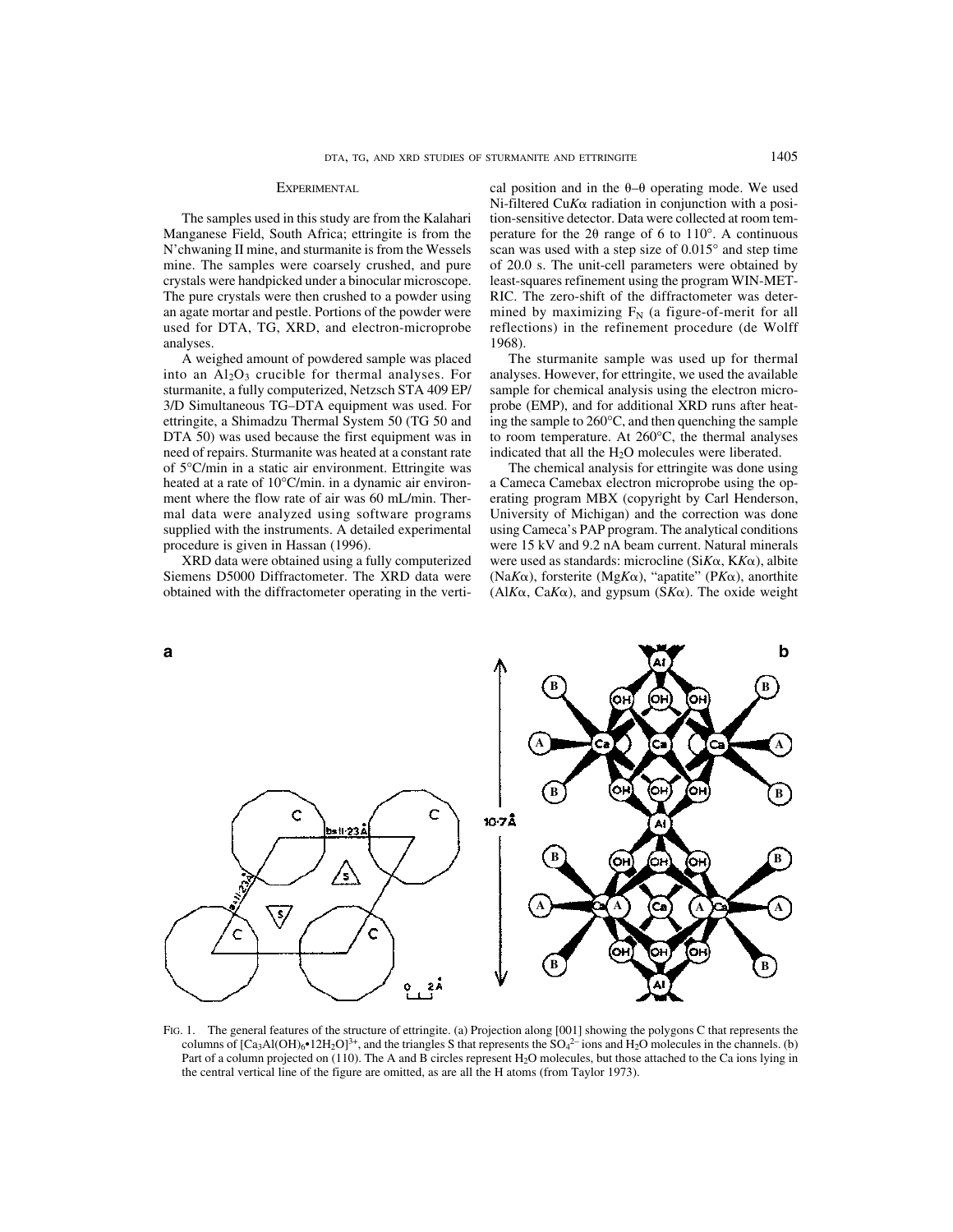percentages resulting from the EMP analyses are given in Table 1. The  $H_2O$  content for ettringite was obtained by subtraction. Ettringite damages quite easily in the EMP with loss of  $SO_3$  and  $H_2O$ , so a diffuse electron beam was used for the analysis. The results obtained for ettringite are comparable to those in the literature (Table 1).

# RESULTS AND DISCUSSION

#### *DTA and TG*

Using about 76 mg powder, the TG and DTA curves, and their corresponding derivative curves (DTG and DDTA, respectively) were obtained for sturmanite (Fig. 2). The DTG and DDTA curves were obtained from the corresponding raw data using a narrow window for filtering the measured raw data. The differentiation was done by using a modified Golay–Savitzky algorithm of second order. The characteristic data for sturmanite obtained from these curves are summarized (Table 2). Four peaks are observed in the DTA curve; peaks 1, 2, and 3 are well defined in both the DTA and DDTA curves, but peak 4, although visually detectable, is less obvious, but is clearly seen in the TG and DTG traces (Fig. 2). Peaks 2 and 3 occur as discontinuities only in the DTA trace where there is no loss in weight, so they are attributed to polymorphic phase-transitions. Peak 3 is related to melting of the sturmanite residue because it occurs at a higher temperature compared to peak 2, which is related to a polymorphic transition. A brownish black "melt" was observed in the crucible after the experiment.

There are two well-defined DTG peaks 1 and 4 (Fig. 2a). The sharp peak 1 corresponds to a net loss in weight of 41.6% (Table 2). This weight loss is attributed to the loss of  $H_2O(g)$ . According to the chemical

TABLE 1. CHEMICAL COMPOSITION OF STURMANITE AND ETTRINGITE

|                               | Sturmanite <sup>+</sup> | Ideal | Ettringite: | <b>Ideal</b> | EMP<br>26,70 |
|-------------------------------|-------------------------|-------|-------------|--------------|--------------|
| CaO wt%                       | 25.62                   | 25.48 | 26.6        | 26.81        |              |
| Na.O                          |                         |       |             |              | 0.01         |
| Fe.O,                         | 9.11                    | 12.09 |             |              |              |
| MnO                           | 1.16                    |       |             |              |              |
| P <sub>2</sub> O <sub>2</sub> |                         |       |             |              | 020          |
| $AI_2O_3$                     | 1.08                    |       | 7.0         | 812          | 9.04         |
| SiO <sub>2</sub>              |                         |       |             |              | 0.72         |
| SO,                           | 14.02                   | 12.13 | 18.8        | 1914         | 18.67        |
| B,O,                          | 3.18                    | 5.27  |             |              |              |
| H,O                           | 45.83                   | 45.02 | 46.3        | 45.93        | 44.66*       |
| others                        |                         |       | 0.8         |              |              |
| Total                         | 100.00                  | 100   | 99.5        | 100          | 100          |

<sup>+</sup> Composition reported by Peacor et al. (1983), which leads to the formula  $Ca_6(Fe^{3+}{}_{1,2}Al_{0,3}Mn^2{}_{0,2})_{2,2,2}$  | B(OH)<sub>1</sub>]<sub>12</sub>(SO<sub>4</sub>)<sub>23</sub>3(OH)<sub>12</sub>-25H<sub>2</sub>O.

<sup>t</sup> Composition reported by McConnell & Murdoch (1962).<br>\* H<sub>2</sub>O obtained by subtraction. EMP: electron-microprobe data

data on sturmanite,  $H_2O$  constitutes 46.7 wt.% (Table 1), which is more than the weight loss for peak 1. Peak 4 corresponds to a weight loss of about 12.3%, which is comparable to the 14.2 wt.% of  $SO_3$  shown by the chemical analyses (Table 1). Peak 4 is thus attributed to the loss of  $SO<sub>3</sub>(g)$ . The loss of weight is more gradual for peak 4 than for peak 1.

Mn is held to be in the 2+ oxidation state in sturmanite (Peacor *et al.* 1983). No oxidation of Mn<sup>2+</sup> was detected in the DTA and TG analyses of sturmanite, as there was no weight gain.  $Mn^{2+}$  should have oxidized to  $Mn^{3+}$  starting at about 700 $^{\circ}$ C, as was observed in the DTA and TG analyses of helvite and danalite (Antao & Hassan 2002). The amount of  $Mn^{2+}$  present may be too small to be detected by the DTA–TG technique. As an alternative, the Mn may be already trivalent, thus was not oxidized further. Moreover, the presence of Fe3+and  $Al^{3+}$  suggests that Mn may be present as  $Mn^{3+}$  (Peacor *et al.* 1983); however, they tentatively assigned the Mn to  $Mn^{2+}$ . In helvite and danalite, the oxidized  $Mn^{3+}$  cation undergoes further oxidation to  $Mn^{4+}$  from about 1300°C (Antao & Hassan 2002), which was also not observed for sturmanite. Jouravskite, an isostructural phase, contains  $Mn^{4+}$ , and sturmanite could contain Mn in the tetravalent state as well (Peacor *et al.* 1983). In

TABLE 2 DATA FROM THE THERMAL ANALYSIS OF STURMANITE AND ETTRINGITE

|                                                                                        |      | Sturmanite |         |                 | Etringite                    |                    |            |                        |                                |
|----------------------------------------------------------------------------------------|------|------------|---------|-----------------|------------------------------|--------------------|------------|------------------------|--------------------------------|
|                                                                                        |      |            |         | TG DTG DTA DDTA |                              |                    |            | TG DTG DTADDTA         | Changes                        |
|                                                                                        |      |            |         |                 | Peak 1 <sup>:</sup>          |                    |            |                        |                                |
| Dnset-T (°C) 102 89 92 125<br>Peak-T (°C) —— 135 139<br>5nd-T (°C) = 167<br>% Wt. Loss | 41.6 |            | 157 181 | 151             | 249<br>40.4                  | 149 145<br>201     | 196        | 68 64 93 128<br>169    | Loss of<br>H,O<br>(and OH)     |
| Enthalpy (J/g)                                                                         |      |            | 1660    |                 |                              |                    | 641        |                        |                                |
|                                                                                        |      |            |         |                 | <b>Peak <math>2^2</math></b> |                    |            |                        |                                |
| Onset-T (°C)<br>Peak-T(°C) -<br>$End-T(^cC)$                                           |      |            | $-627$  | 635             |                              |                    |            |                        | Poly-<br>morphic<br>transition |
|                                                                                        |      |            |         |                 | Peak $31$                    |                    |            |                        |                                |
| Onset-T (°C)<br>Peak-T(°C)<br>$End-T$ (°C)                                             |      |            | 1154    | 1128<br>1156    |                              |                    | 1176       | 1122 1164<br>1209 1188 | Melting<br>of<br>residue       |
|                                                                                        |      |            |         |                 | Peak 4 <sup>9</sup>          |                    |            |                        |                                |
| Dnset-T (°C) 1274 1266<br>Peak-T(°C) —— 1349<br>End-T (°C) 1422-1393<br>% Wt. Loss     | 12.3 |            |         |                 | 658<br>$---$<br>968<br>15.4  | 699.<br>753<br>848 | 708<br>765 | 732                    | Luss of<br>SO <sub>1</sub> (g) |

<sup>2</sup> exothermic peaks (peaks 1, 2, and 3); <sup>8</sup> peak 4 is exothermic for sturmanite but endothermic for ettringite. Total % wt. loss for peaks 1 and  $4 = -53.9$  in sturmanite and -55 8 in euringite. Total wt. loss from start to finish is -56.9% in sturmanite and -59.7% in ettringite.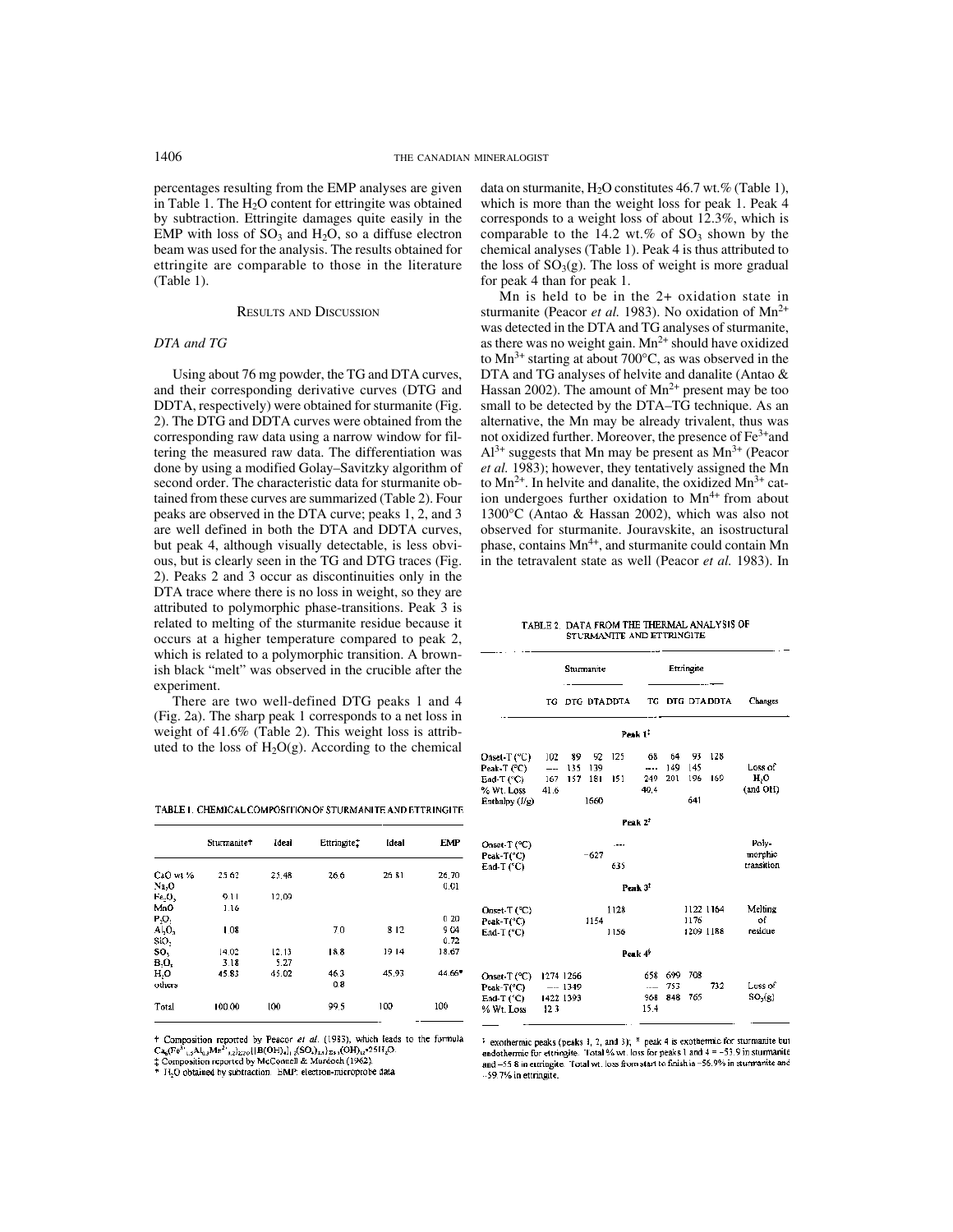

FIG. 2. Sturmanite: (a) TG and DTG curves, and (b) DTA and DDTA curves. Corresponding peaks at a particular temperature are assigned the same number and are labeled on the DTA and DTG curves in this figure and Figure 3.

addition, Cr-substituted ettringite has been synthesized by Wieczorek-Ciurowa *et al*. (2001). Therefore, the present results are most consistent with the hypothesis that the Mn is trivalent.

Thermal curves were obtained for ettringite by using about 10 mg of powder (Fig. 3). Characteristic data for ettringite obtained from these curves are given in Table 2. Three peaks are observed in the DTA trace (peaks 1, 3, and 4; Fig. 3b) and are labeled to correspond to those in sturmanite. Peaks 1 and 3 are well defined in both the DTA and DDTA curves, but peak 4 is clearly seen in the TG and DTG traces (Fig. 3). Peak 3 occurs in the DTA trace, and at that temperature, there is no loss in weight, so peak 3 is attributed to the melting of the residue of ettringite.

Peaks 1 and 4 are well defined in the DTG curve for ettringite (Fig. 3a). As in sturmanite, peaks 1 and 4 correspond to the loss of  $H_2O(g)$  and  $SO_3(g)$ , respectively. The TG curve gives a loss of 40.4% over peak 1 and 15.4% over peak 4 (Table 2). According to the chemical composition of ettringite,  $H<sub>2</sub>O$  constitutes about 44.7% and  $SO_3$  constitutes 18.7% (Table 1). The weight losses obtained from the TG curve are less than those expected from the chemical composition. The rate of loss is slower over peak 4 than over peak 1 (Fig. 3a).

In both ettringite and sturmanite, the observed TG weight loss for  $H_2O(g)$  and  $SO_3(g)$  are less than those expected from the chemical compositions of the two minerals. With regards to  $H<sub>2</sub>O$ , these differences reflect incomplete liberation of  $H_2O$ , as was observed for synthetic ettringite by Shimada & Young (2001). They showed that when synthetic ettringite is heated to 120°C, the number of  $H<sub>2</sub>O$  molecules remaining in the chemical formula is 6.6 with respect to 30.9  $H_2O$  molecules at room temperature. The ideal formula of ettringite is  $3CaO<sup>•</sup>A<sub>2</sub>O<sub>3</sub><sup>•</sup>3CaSO<sub>4</sub><sup>•</sup>32H<sub>2</sub>O$ , which leads to 45.93 wt.%  $H_2O$  (Table 1). The TG-established loss of  $H_2O$ from ettringite was 41.40 wt.% (Table 2), which corresponds to  $26.61$  molecules of  $H_2O$ , so  $5.39$  molecules of  $H<sub>2</sub>O$  remained in the sample. These results indicate that natural and synthetic ettringite do behave a little differently. A similar analysis for sturmanite, using the ideal empirical formula,  $4CaO·Fe<sub>2</sub>O<sub>3</sub>·<sup>1</sup>/2B<sub>2</sub>O<sub>3</sub>·2CaSO<sub>4</sub>·$  $33H<sub>2</sub>O$ , and the TG-established wt.% loss of  $H<sub>2</sub>O$ (Tables 1, 2), indicates that 4.3 molecules of  $H_2O$  remained in the sample.

A batch of ettringite powder was selected for XRD quenching experiments. An XRD trace of the sample, taken at room temperature, indicated that the sample contains a small amount of calcite as an impurity phase (Fig. 4a). This sample was then heated in an oven from room temperature to 260°C at a rate of 5°C/min. At 260°C, the thermal analyses indicated that ettringite is dehydrated. The sample was held at 260°C for one hour and then cooled to room temperature. An XRD trace of



FIG. 3. Ettringite: (a) TG and DTG curves, and (b) DTA and DDTA curves.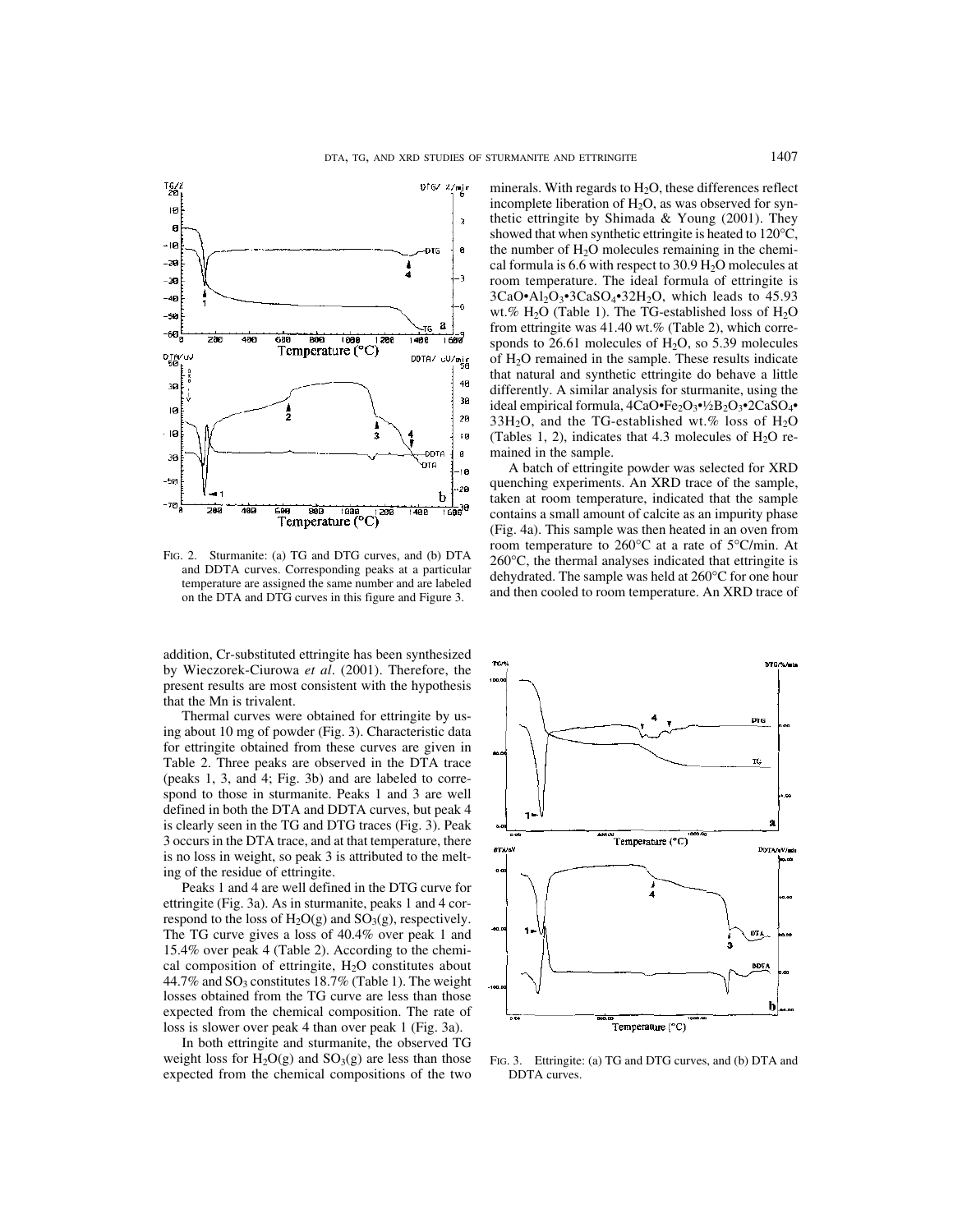the sample contained peaks from ettringite and the impurity calcite phase (Fig. 4b). The same batch was again heated from room temperature to 260°C at a rate of 5°C/ min, and the sample was held at 260°C for 7 h and then cooled to room temperature. The XRD trace still showed peaks that are indicative of ettringite and the minor calcite phase (Fig. 4c). These results are in contrast to those obtained for synthetic ettringite by Shimada & Young (2001). When synthetic ettringite is heated to 70°C and held for 7 h, they showed that synthetic ettringite becomes XRD-amorphous, and their XRD trace contained a minor amount of calcite. These conflicting results indicate that synthetic and natural ettringite do behave differently.

In general, both ettringite and sturmanite samples undergo two main well-separated weight-loss stages. The loss of  $H_2O(g)$  begins at about 68 $^{\circ}$ C in ettringite and at about  $102^{\circ}$ C in sturmanite. The majority of  $H_2O$ molecules escape in a single step, but a significant amount of H2O remained in the sample. The loss of  $SO<sub>3</sub>(g)$  in ettringite begins at about 658°C, but in sturmanite this loss occurs at a considerably higher temperature, about 1274 °C. The  $SO<sub>3</sub>(g)$  escapes in a single step in both samples. In lazurite, the loss of  $SO<sub>3</sub>(g)$  begins at about 1264°C and continues beyond about 1420°C in several steps (Hassan 2000). The temperature at which  $SO_3(g)$  is liberated in lazurite is comparable to that in sturmanite. The ettringite sample melts after the liberation of both  $H_2O(g)$  and  $SO_3(g)$ , whereas the sturmanite sample melts after the liberation of  $H<sub>2</sub>O(g)$ . The residue of ettringite melts at 1176°C. For sturmanite, the residue melts at 1154°C. The two weight-loss stages begin earlier in ettringite than in sturmanite. These results indicate that the bonds are weaker in ettringite than in sturmanite, which facilitates the escape of volatiles at lower temperatures in ettringite.

# *XRD data*

The hexagonal unit-cell obtained in this study for sturmanite is *a* 11.157(1), *c* 21.846(3) Å, *V* 2355.2(8) Å<sup>3</sup>, with a tolerance in  $|2\theta| \le 0.018^{\circ}$  for 31 XRD peaks refined in the space group *P*31*c*. The XRD results are similar to those of Peacor *et al*. (1983): *a* 11.16(3), *c*  $21.79(9)$  Å); however, not all their X-ray-diffraction peaks were indexed. All our XRD peaks are indexed, and in particular, a strong 223 peak was observed on the shoulder of the 216 peak; this 223 peak was not observed in the earlier study. The principal X-ray-diffraction peaks are slightly different from those obtained by Peacor *et al.* (1983); in this study they are:  $[d_{obs}]$  in Å(I)(*hkl*)]: 9.661(100)(100), 5.6 (79)(110), 2.774(72) (304), 2.579(52)(216), and 3.904(48)(114).

Peacor *et al.* (1983) noted that sturmanite has a very pronounced subcell with parameters  $A = a$  and  $C = c/2$ . We have refined the subcell parameters in the space group *P*31*c* and obtained *a* 11.147(3), *c* 10.918(5) Å, *V* 1174.9(9)  $\AA^3$ , with refinement statistics better than those for the supercell.



FIG. 4. Ettringite XRD traces: (a) room temperature, (b) heated to  $260^{\circ}$ C for 1 h, and (c) heated to 260°C for 7 h. The Miller indices of three of the ettringite peaks are labeled. The main peak of calcite is indicated.